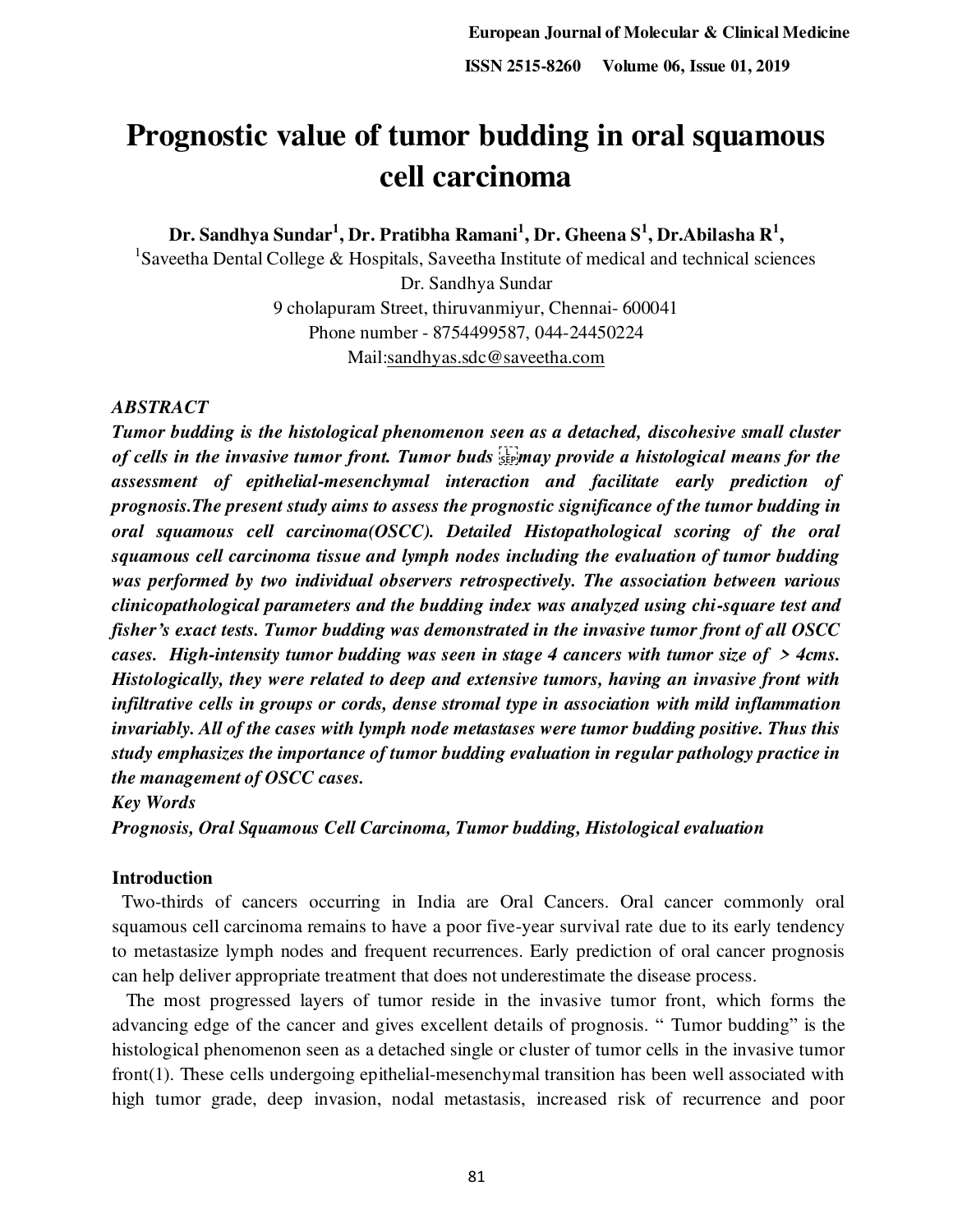prognosis in cancers of stomach, colorectal, pancreas, lung, breast and head & neck cancers including esophageal, nasopharyngeal and laryngeal carcinom[a\(2\).](https://paperpile.com/c/n96kie/2GJ4) Even though tumor budding is detected frequently in oral squamous cell carcinoma, its role as histological predictive marker has not been explored until recently. This simple, cost effective method can be of great value as a routine methodology of prognosis assessment in OSCC.

 The present study aims to assess the prognostic significance of the tumor budding by assessing its association with clinicopathological parameters in oral squamous cell carcinoma.

#### **Materials & Methods**

 Ethical approval was obtained from the institution standard review board prior to the commencement of the study. Eleven patients who had undergone excision of the primary lesion along with radical neck dissection for oral squamous cell carcinoma were retrospectively included in the study from the period of January 2017 to December 2017. The clinical details of the patient were collected from the biopsy requisition form and digital record management system central to the hospital. The details obtained include age, sex, presence/absence of habits, site, tumor size and TNM staging.

 The excisional specimens of oral squamous cell carcinoma had been routinely fixed in 10% neutral buffered formalin, processed and paraffin embedded. 2-3 um paraffin sections were prepared and stained with hematoxylin and eosin. Various histological parameters including the presence and extent of tumor budding at the invasive tumor front of the OSCC lesions were evaluated by two independent pathologists separately using an observer score sheet. The parameters assessed in the study are summarized in the table 1.

 To evaluate tumor budding, Slides were scanned under 4x first to select five areas displaying good intensity of budding. Then these 5 selected fields were counted under 10x to score the tumor budding intensity/budding inde[x\(3\).](https://paperpile.com/c/n96kie/ETe2) Cases with 10 tumor buds were grouped into high intensity tumor budding, <10 tumor buds into Low intensity group and cases with <5tumor buds were considered negative.

#### **Data Analysis**

The data collected were tabulated and the association between clinicopathological parameters and the budding index was assessed using chi-square test and fisher's exact tests. The Interobserver agreement on various parameters scored was assessed using Kappa statistics. Statistical significance was set to the p value of  $\leq 0.05$ . All the statistical analysis was performed using IBM SPSS statistics software version 21, United States.

#### **Results**

The study comprised eleven patient specimens who had undergone excision for oral squamous cell carcinoma. The results obtained are summarized in Table 2. Of the 11 patients included in the study 9 patients were male (81.8%) and 2 patients were female (18.2%). The mean age was 47.82 year (range from 30-65 years). The most common site was buccal mucosa (81.8%)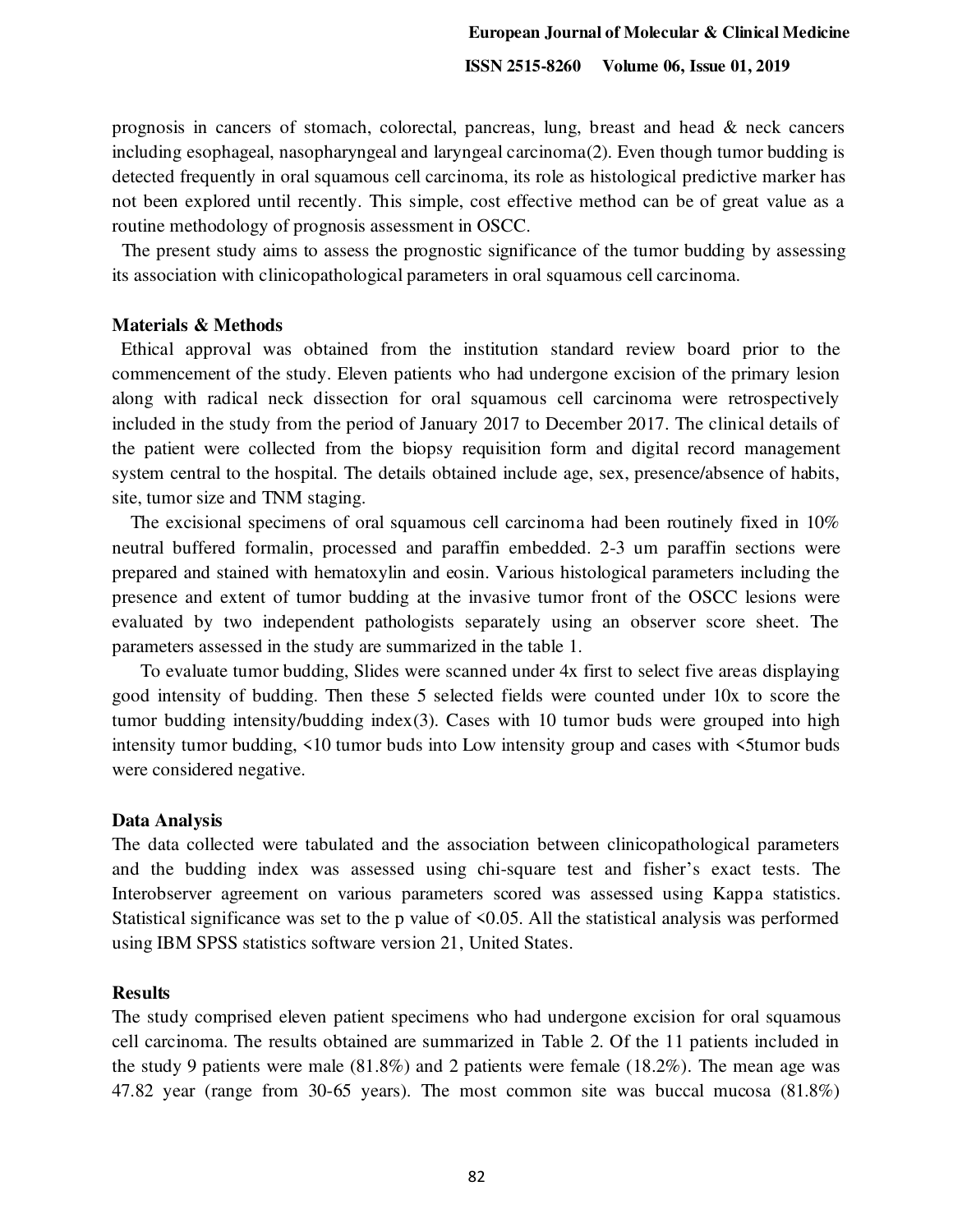followed by mandibular (9.1%) and maxillary alveolus (9.1%). Most of them had the history of pan chewing/smoking/arecanut chewing /alcohol with a mean duration of 15 years. All of the patients included were in TNM stage 3 (45.5%) and stage 4 (54.5%). The tumor size of patients ranged from 2 to 5 cm with the majority of them in the T2 group (45.4%) followed by T3  $(27.3\%)$  and T4  $(27.3\%)$ . All of the patients were clinical nodal metastasis positive with N1  $(63.6\%)$  followed by N2  $(36.4\%)$  stage.

Histological evaluation of the depth of invasion revealed that all of the tumors demonstrated deep or extensive invasion (100%). The histologic grading or differentiation at the invasive front showed 6 well differentiated tumors (54.5%) and 5 moderately differentiated tumors (45.5%). The most common type of invasive front encountered was tumor edge with Small groups or cords of infiltrative cells /nests (63.6%). Most tumors demonstrated either a dense stroma (36.4%) with mild inflammation (63.6%). Lymphovascular invasion was present in 1 tumor (9.1%) and perineural invasion was absent in all of the tumors. Histological examination of all levels of lymph nodes of radical neck specimen revealed presence of lymph node metastases in 4 cases (36.4%) while the rest were negative (7 cases, 63.6%)

The tumor buds were seen at the advancing edge of invasive tumor front in standard hematoxylin and eosin-stained sections. All of the 11 cases demonstrated tumor budding (100%) in the stroma. Of the 11 cases, 9 showed low-intensity tumor budding  $(510 \text{ tumor buds})$  and 2 cases showed high-intensity tumor budding (>10 tumor buds). Excellent agreement was obtained for inter-observer rating for evaluation of tumor budding based on kappa statistics (k= .744).

All the clinical and histological parameters were cross tabulated individually against tumor budding. All the High-intensity tumor budding was seen in older age groups 40 years age, males, buccal mucosa cancers and stage 4 cancers with tumor size of > 4cms. Histologically, they were deep and extensive tumors, having an invasive front with infiltrative cells in groups or cords, dense stromal type in association with mild inflammation invariably. High tumor budding was seen in one of two cases with lymph node metastases. In the present study, only one case was lymphovascular invasion positive and was associated with low intensity bud score.

#### **Discussion**

 Oral squamous cell carcinoma is a heterogeneous disease with high variations in treatment response and prognosis. Detailed histopathological grading with scoring of specific features can help individualize treatment and predict prognosis. Tumour budding is a histopathological phenomenon that symbolizes cellular dissociation and invasion. These cells are aggressive with maximal atypia thus contributing to the biological aggressiveness of the cancer. It's been an established prognostic feature in colon, rectum, esophageal including tongue cancers. Even the grading system incorporating budding and depth of invasion (8) had demonstrated good prognostic significanc[e\(4\)](https://paperpile.com/c/n96kie/Y0Wt). .

 Although studies had indicated evaluation of tumor budding by using markers such as cytokeratin and EMT markers<sup>[\(5\)\(2\)](https://paperpile.com/c/n96kie/YIQk)[\(6\)\(2\)](https://paperpile.com/c/n96kie/PeRN)</sup>, tumor budding can easily be identified in H&E with good objectivity. In the present study, we have used only routine hematoxylin and eosin slides to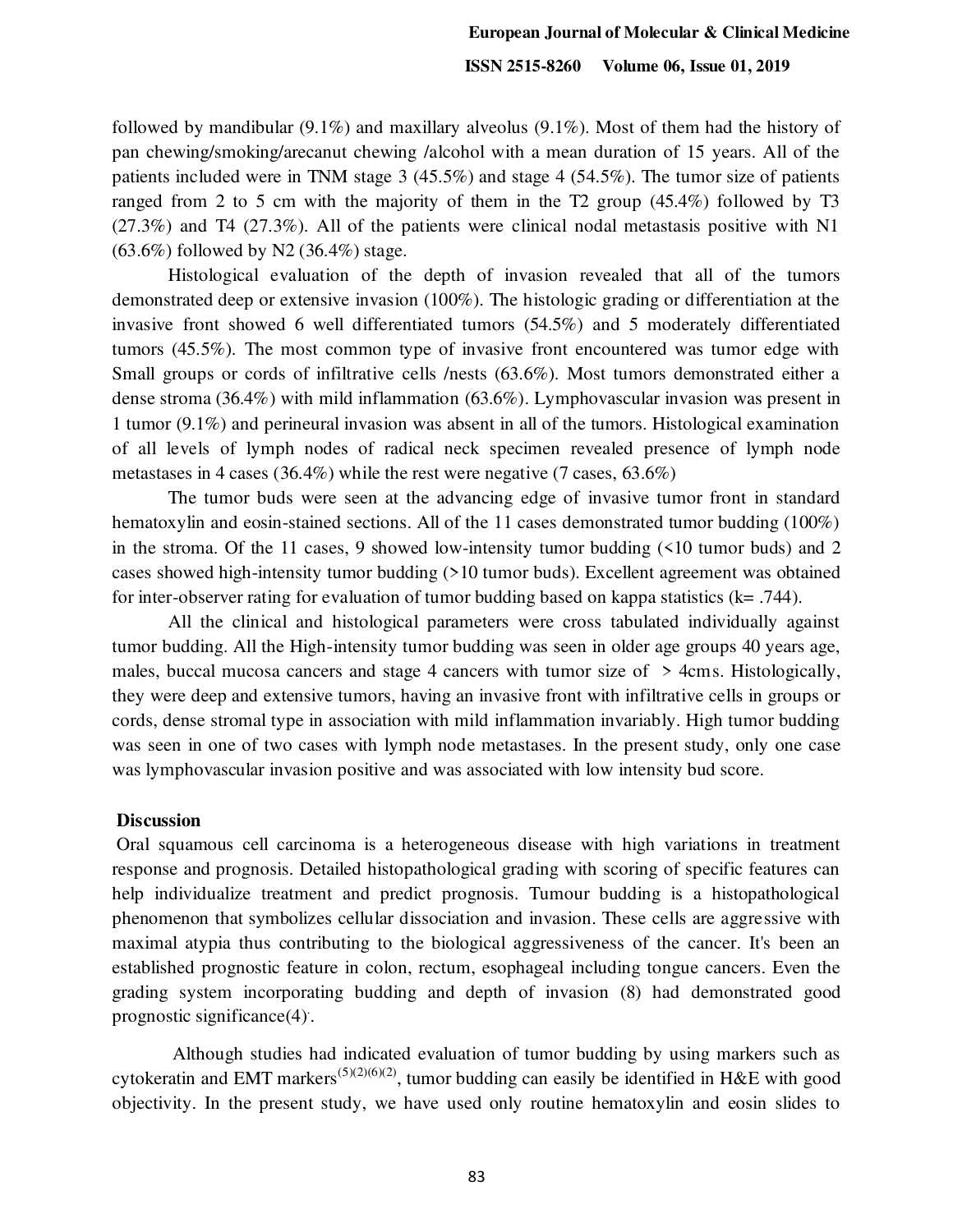evaluate and score tumor buds into high intensity and low intensity. Grading criteria proposed by Ueno et al was used which had been reported to have more objectivity and good inter observer agreement $(1)(3)(1)$ . The statistical significant association between Low, High grades of tumor budding and various clinicopathological parameters in the study could not be achieved because of the small sample size and as the cross-tabulation was against the tumor budding grades and diverse sub-criterias in each variable.

All the tumors selected  $(100\%)$  had an extensive depth of invasion (tumor thickness<sup>34</sup>cms) and concomitantly showed presence of tumor budding. Depth of invasion has been demonstrated as a reliable parameter for predicting regional node involvement and patient survival in OSC[C\(7\).](https://paperpile.com/c/n96kie/xJq3) It was significantly correlated with tumor budding in some of the previous studies  $(8)(1)(8)$ . Increased depth of invasion by neoplastic growth induces molecular events that produce isolated tumor cells that break apart from the main tumor as tumor buds. Extensive invasion depth also determines close proximity of tumor buds to wider blood vessels  $\&$ lymphatics present in deeper tissue making it less difficult for the tumor emboli to form in these structures*[\(7\)](https://paperpile.com/c/n96kie/xJq3)*.

 Worst pattern of invasive tumor front (WOPI), with small groups or cords of infiltrative cells /nests (63.6%) and dense stromal type was observed in association with tumor budding in most of the OSCC cases. The WOPI was previously also strongly associated with mortality from oral tongue SC[C\(8\).](https://paperpile.com/c/n96kie/zXYv) Invasive patterns with cohesive cells (collective cell invasion) show good prognosis than those with discohesive cells that penetrates into normal surrounding tissues and acquires increased capacity (undergo EMT changes) for migration and invasion on exposure to increased levels of pro migratory signal molecules and a microenvironment produced by cells in stroma $(9)(10)(9)$ .

 55.6% of low intensity and 100% of High intensity tumor budding was found to be associated with mild inflammation. Inflammatory cells infiltrate, considered as a result of tumor host interaction, activate cellular pathways by the chronic inflammation that can restrict the initial cancer cell transformation and progressio[n\(2\).](https://paperpile.com/c/n96kie/2GJ4) A previous study has demonstrated dense lymphocytic host response to produce complete response to therapy for oral tongue SC[C\(8\).](https://paperpile.com/c/n96kie/zXYv) Absence or minimal inflammation favors the restriction free tumor invasion through tumour bud formation.

 All the two OSCC cases with lymphovascular invasion were tumor budding positive. Whereas all of the tumor budding cases did not have lymphovascular invasion suggesting that tumor budding precedes and the isolated tumor buds acquire the cell motility to invade the vasculature and lymphatics effecting the metastasis process.

 All of OSCC cases with cervical lymph node metastases showed tumor budding. Cervical lymph node metastasis is one of the major prognostic indicators in OSCC associated with decreased survival rates and recurrences. Many studies have postulated significant association with lymph node metastasis and histopathological parameters including high intensity tumor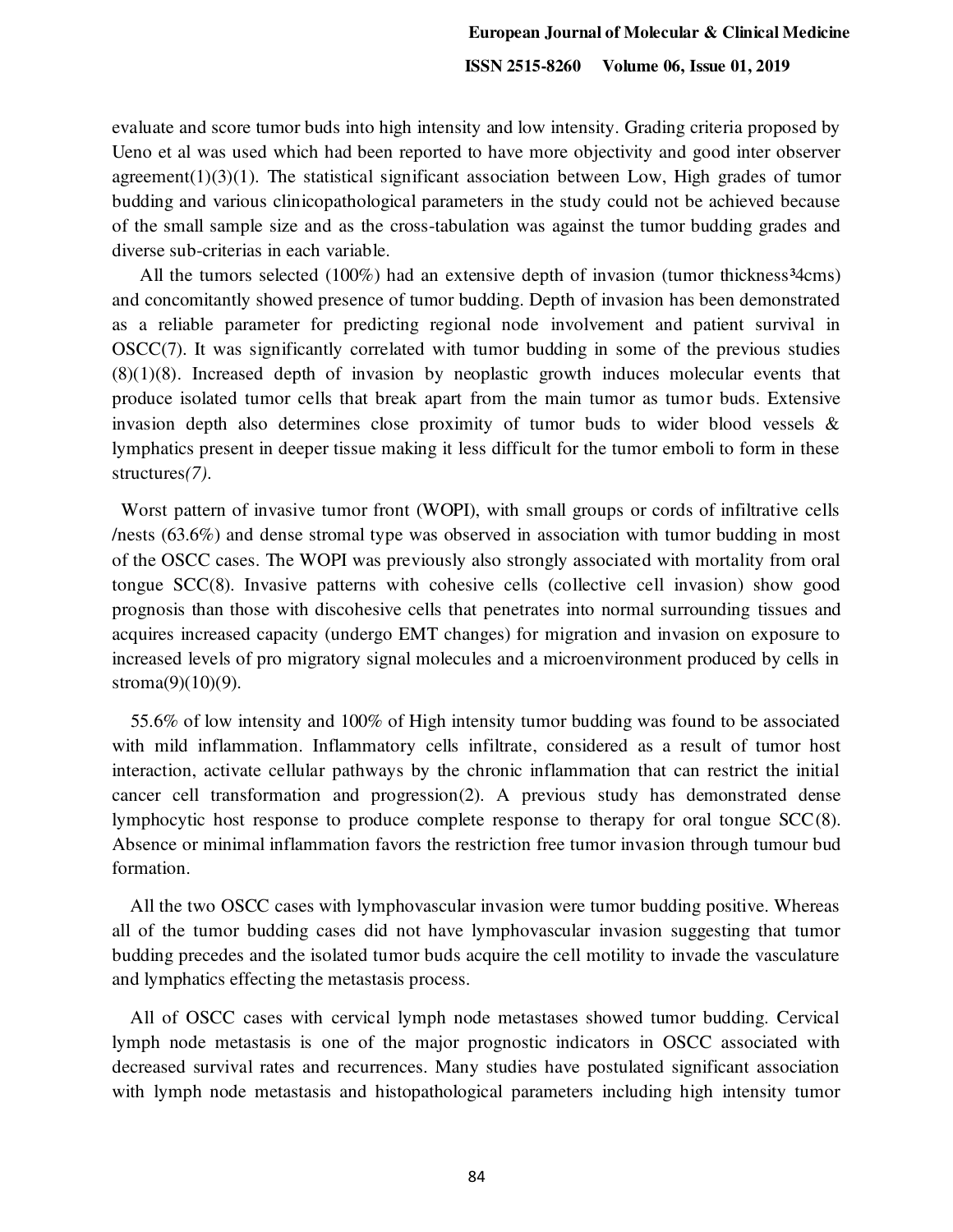budding $(11)(12)(4)(13)(8)(12)$  $(11)(12)(4)(13)(8)(12)$  $(11)(12)(4)(13)(8)(12)$ . In the present study, four of the cases showed lymph node metastasis when all of the cases showed tumor budding suggesting that tumor budding can be well recognized before lymph node invasion and thus serves a good prognosis marker.

## **Conclusion**

Tumor budding is the frequently observed histological feature in OSCC. It was correlated with deep invasion, the worst pattern of invasive front along with minimal host response conditions in OSCC. Precedence of lymph node metastasis by tumor budding suggests it to be a good prognostic indicator. Thus this study emphasizes the importance of tumor budding evaluation in regular pathology practice in assessing the prognosis of OSCC cases.

## **References**

1. [Angadi PV, Patil PV, Hallikeri K, Mallapur MD, Hallikerimath S, Kale AD. Tumor Budding Is](http://paperpile.com/b/n96kie/ww99)  [an Independent Prognostic Factor for Prediction of Lymph Node Metastasis in Oral Squamous Cell](http://paperpile.com/b/n96kie/ww99)  [Carcinoma \[Internet\]. Vol. 23, International Journal of Surgical Pathology. 2015. p. 102](http://paperpile.com/b/n96kie/ww99)–10. Available [from:](http://paperpile.com/b/n96kie/ww99) <http://dx.doi.org/10.1177/1066896914565022>

2. [Sarode GS, Sarode SC, Deshmukh R, Anand R, Patil S. Tumor Budding in Oral](http://paperpile.com/b/n96kie/2GJ4)  [Squamous Cell Carcinoma. J Contemp Dent Pract. 2017 Sep 1;18\(9\):743](http://paperpile.com/b/n96kie/2GJ4)–4.

3. [Ueno H, Murphy J, Jass JR, Mochizuki H, Talbot IC. Tumour](http://paperpile.com/b/n96kie/ETe2) "budding" as an index to [estimate the potential of aggressiveness in rectal cancer. Histopathology. 2002](http://paperpile.com/b/n96kie/ETe2)  [Feb;40\(2\):127](http://paperpile.com/b/n96kie/ETe2)–32.

4. [Sawazaki-Calone I, Rangel A, Bueno AG, Morais CF, Nagai HM, Kunz RP, et al. The](http://paperpile.com/b/n96kie/Y0Wt)  [prognostic value of histopathological grading systems in oral squamous cell carcinomas](http://paperpile.com/b/n96kie/Y0Wt)  [\[Internet\]. Vol. 21, Oral Diseases. 2015. p. 755](http://paperpile.com/b/n96kie/Y0Wt)–61. Available from: <http://dx.doi.org/10.1111/odi.12343>

5. [Junior HM, Rocha VN, Leite CF, de Aguiar MCF, Souza PEA, Horta MCR. Laminin-5](http://paperpile.com/b/n96kie/YIQk)  [gamma 2 chain expression is associated with intensity of tumor budding and density of](http://paperpile.com/b/n96kie/YIQk)  [stromal myofibroblasts in oral squamous cell carcinoma \[Internet\]. Vol. 43, Journal of Oral](http://paperpile.com/b/n96kie/YIQk)  [Pathology & Medicine. 2014. p. 199](http://paperpile.com/b/n96kie/YIQk)–204. Available from: <http://dx.doi.org/10.1111/jop.12121>

6. [Leão PLR, Junior HM, Melo VVM, Caixeta ÂB, Souza PEA, de Aguiar MCF, et al.](http://paperpile.com/b/n96kie/PeRN)  [Reproducibility, repeatability, and level of difficulty of two methods for tumor budding](http://paperpile.com/b/n96kie/PeRN)  [evaluation in oral squamous cell carcinoma \[Internet\]. Journal of Oral Pathology &](http://paperpile.com/b/n96kie/PeRN)  [Medicine. 2017. Available from:](http://paperpile.com/b/n96kie/PeRN) <http://dx.doi.org/10.1111/jop.12578>

7. [Pentenero M, Gandolfo S, Carrozzo M. Importance of tumor thickness and depth of](http://paperpile.com/b/n96kie/xJq3)  [invasion in nodal involvement and prognosis of oral squamous cell carcinoma: A review of](http://paperpile.com/b/n96kie/xJq3)  [the literature \[Internet\]. Vol. 27, Head & Neck. 2005. p. 1080](http://paperpile.com/b/n96kie/xJq3)–91. Available from: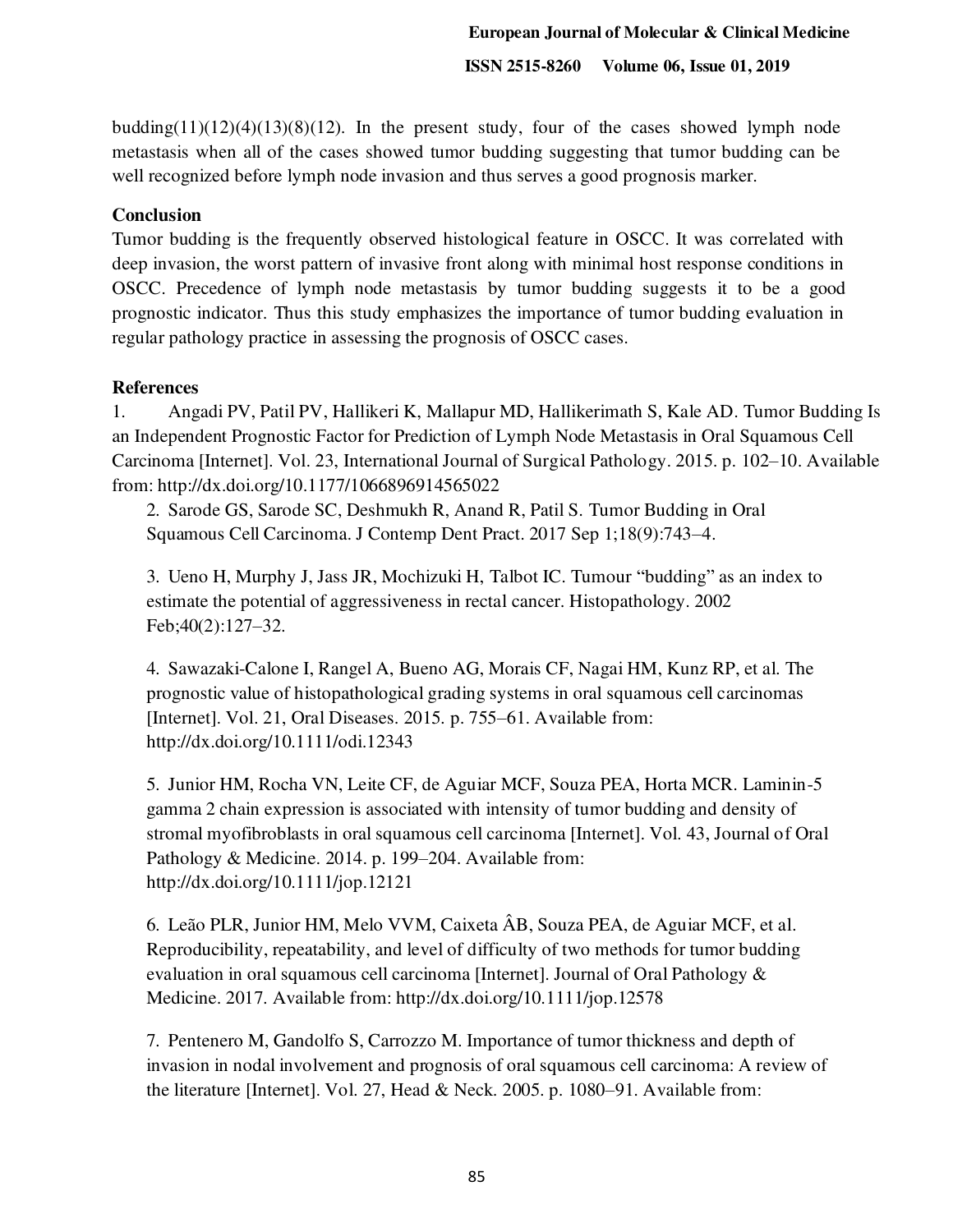<http://dx.doi.org/10.1002/hed.20275>

8. Almangush A, Bello IO, Keski–[Säntti H, Mäkinen LK, Kauppila JH, Pukkila M, et al.](http://paperpile.com/b/n96kie/zXYv)  [Depth of invasion, tumor budding, and worst pattern of invasion: Prognostic indicators in](http://paperpile.com/b/n96kie/zXYv)  early‐ [stage oral tongue cancer \[Internet\]. Vol. 36, Head & Neck. 2014. p. 811](http://paperpile.com/b/n96kie/zXYv)–8. Available [from:](http://paperpile.com/b/n96kie/zXYv) <http://dx.doi.org/10.1002/hed.23380>

9. [Etemad-Moghadam S, Alaeddini M. Pattern of invasion in squamous cell carcinomas of](http://paperpile.com/b/n96kie/GVQh)  [the lower lip and oral cavity \[Internet\]. Vol. 7, Journal of Oral Biology and Craniofacial](http://paperpile.com/b/n96kie/GVQh)  [Research. 2017. p. 167](http://paperpile.com/b/n96kie/GVQh)–70. Available from: [http://dx.doi.org/10.1016/j.jobcr.2017.04.005](http://paperpile.com/b/n96kie/GVQh) 

10. [Grigore A, Jolly M, Jia D, Farach-Carson M, Levine H. Tumor Budding: The](http://paperpile.com/b/n96kie/Qpy6)  [Name is EMT. Partial EMT \[Internet\]. Vol. 5, Journal of Clinical Medicine. 2016. p. 51.](http://paperpile.com/b/n96kie/Qpy6)  [Available from: http://dx.doi.org/10.3390/jcm5050051](http://paperpile.com/b/n96kie/Qpy6) 

11. [Boxberg M, Jesinghaus M, Dorfner C, Mogler C, Drecoll E, Warth A, et al.](http://paperpile.com/b/n96kie/WAzq)  [Tumour budding activity and cell nest size determine patient outcome in oral squamous cell](http://paperpile.com/b/n96kie/WAzq)  [carcinoma: proposal for an adjusted grading system \[Internet\]. Vol. 70, Histopathology.](http://paperpile.com/b/n96kie/WAzq)  2017. p. 1125–[37. Available from:](http://paperpile.com/b/n96kie/WAzq) <http://dx.doi.org/10.1111/his.13173>

12. [Xie N, Wang C, Liu X, Li R, Hou J, Chen X, et al. Tumor budding correlates with](http://paperpile.com/b/n96kie/a9sP)  [occult cervical lymph node metastasis and poor prognosis in clinical early-stage tongue](http://paperpile.com/b/n96kie/a9sP)  [squamous cell carcinoma \[Internet\]. Vol. 44, Journal of Oral Pathology & Medicine. 2015.](http://paperpile.com/b/n96kie/a9sP)  p. 266–[72. Available from:](http://paperpile.com/b/n96kie/a9sP) <http://dx.doi.org/10.1111/jop.12242>

13. [Xie N, Wang C, Zhuang Z, Hou J, Liu X, Wu Y, et al. Decreased miR-320a](http://paperpile.com/b/n96kie/yKUS)  [promotes invasion and metastasis of tumor budding cells in tongue squamous cell carcinoma](http://paperpile.com/b/n96kie/yKUS)  [\[Internet\]. Vol. 7, Oncotarget. 2016. p. 65744](http://paperpile.com/b/n96kie/yKUS)–57. Available from: <http://dx.doi.org/10.18632/oncotarget.11612>

14. [Jensen DH, Dabelsteen E, Specht L, Fiehn A-MK, Therkildsen MH, Nielsen FC,](http://paperpile.com/b/n96kie/dJVL)  [et al. Molecular profiling of tumour budding to implicate TGF-](http://paperpile.com/b/n96kie/dJVL)β mediated epithelial[mesenchymal transition as a therapeutic target \[Internet\]. Vol. 33, Journal of Clinical](http://paperpile.com/b/n96kie/dJVL)  [Oncology. 2015. p. 6059](http://paperpile.com/b/n96kie/dJVL)–6059. Available from: [http://dx.doi.org/10.1200/jco.2015.33.15\\_suppl.6059](http://dx.doi.org/10.1200/jco.2015.33.15_suppl.6059)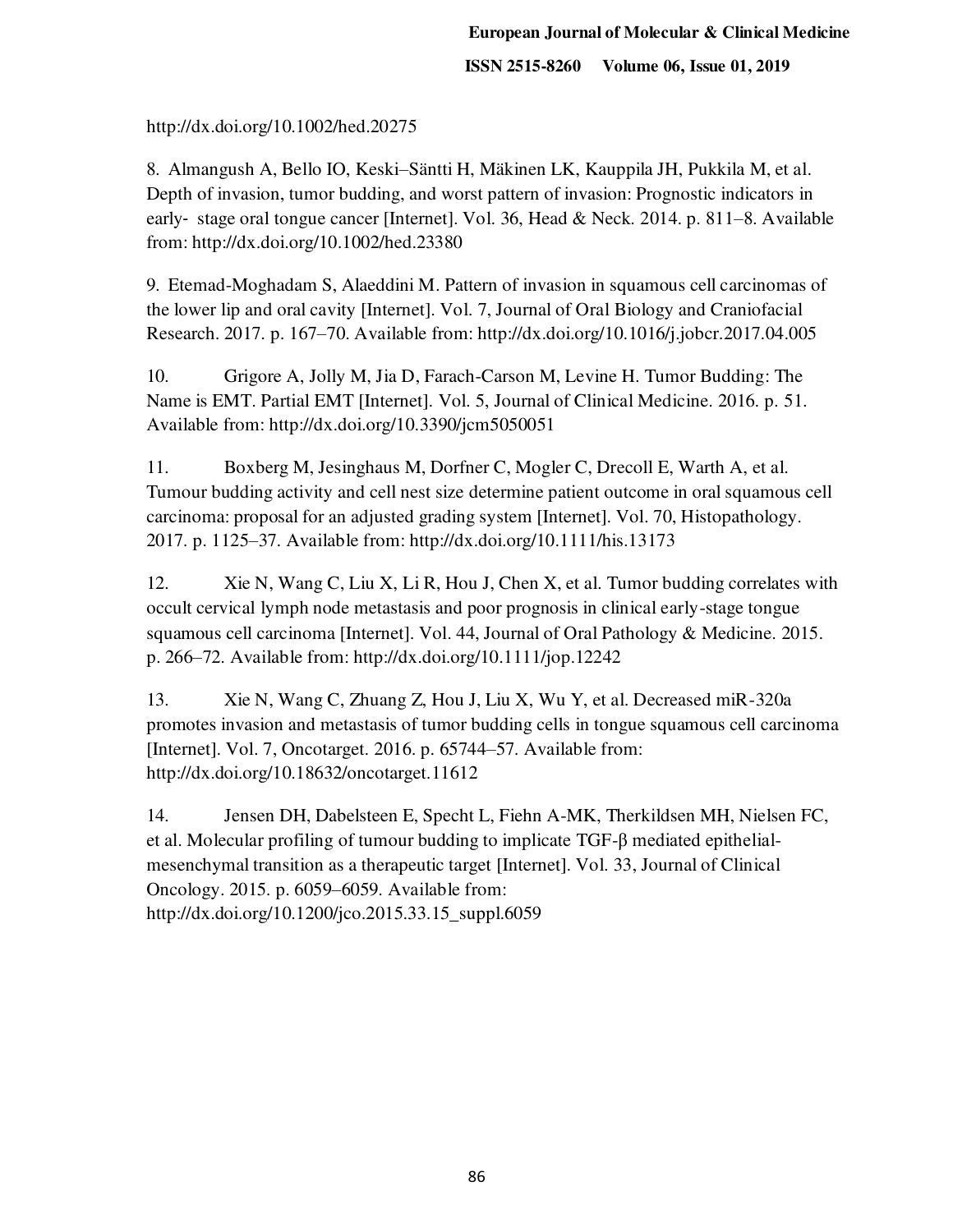### **Tables and Figures**

Table 1: Clinical and Histological parameters evaluated in the study.

| <b>Variables</b>                                                                              |  |  |  |
|-----------------------------------------------------------------------------------------------|--|--|--|
| $\langle 40 \ \text{years} / 240 \ \text{years}$<br>$1. \text{Age}$                           |  |  |  |
| $2.$ Sex<br>Male/Female                                                                       |  |  |  |
| 3. Site<br>Buccal mucosa/Maxilla/Mandible/Tongue/ Gingiva/others                              |  |  |  |
| 4. Tumor size $PT_1$ : <2cm/ $PT_2$ : >2cm and <4cm/ $PT_3$ : >4cm/ $PT_4$ : Advanced disease |  |  |  |
| 5. TNM Stage 1/2/3/4                                                                          |  |  |  |
| 6. Habits Yes/No                                                                              |  |  |  |

7. **Depth of Invasion<sup>13</sup>** (measured from surface of tumor to deepest point of invasive tumor in paraffin- embedded sections) Early Carcinoma (<1mm) Invasion involving lamina propria (2.1- 4mm) Extensive and deep invasion (> 4mm)

8. **Histological grading** Well differentiated step/Moderately differentiated/ Poorly differentiated see

9. **Type of invasive tumor front**

Pushing well-delineated borders

Infiltrative solid cords/bands/strands

Small groups or cords of infiltrative cells (nests)

10. **Stroma type** None / Delicate/ Dense/ Abundant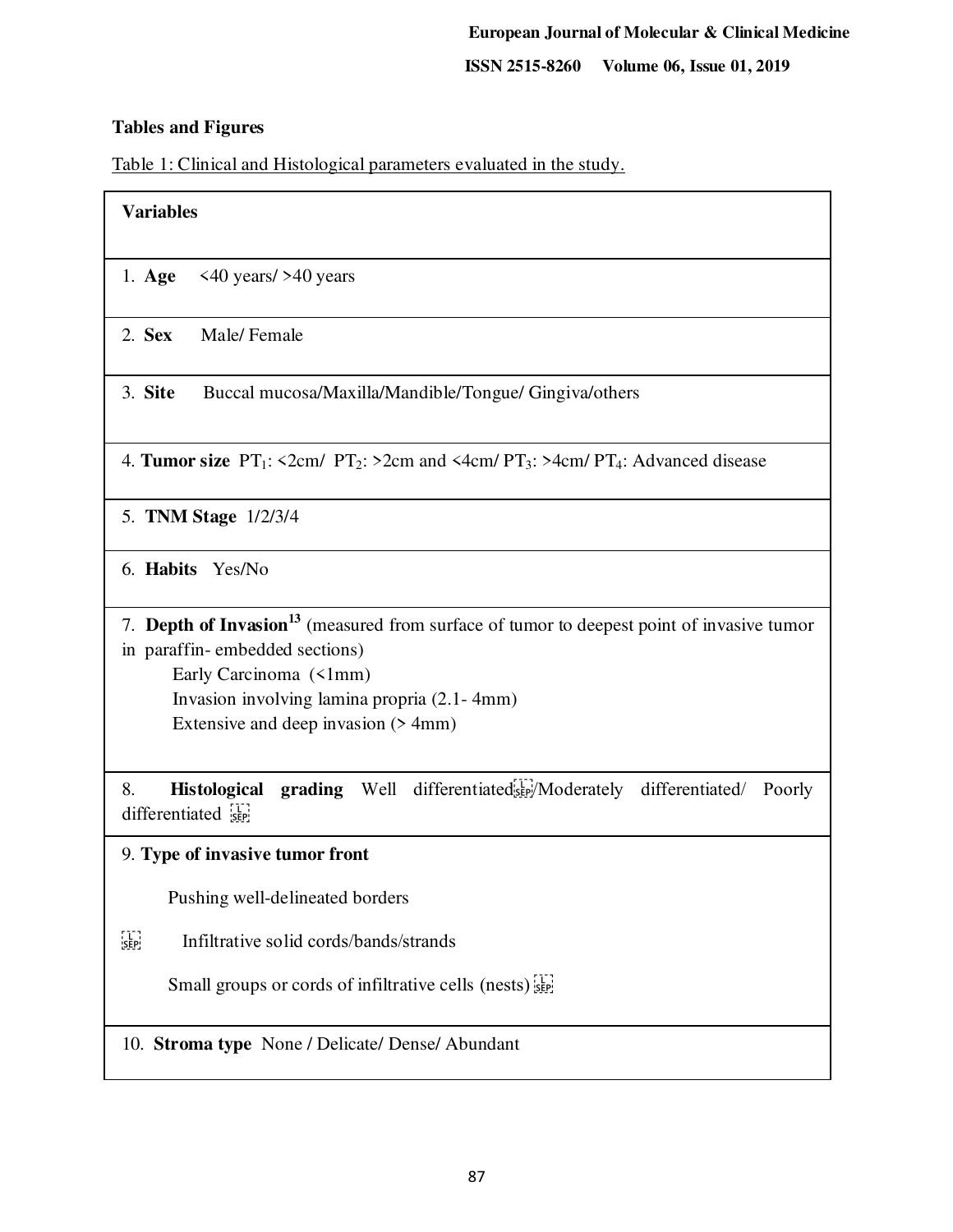**ISSN 2515-8260 Volume 06, Issue 01, 2019**

11. **Extent of inflammation** None /Slight/ Moderate/Marked

12. **Lymphovascular invasion** Absent / Present

13. **Lymph node metastasis** Absent / Present (Extra capsular / Intra capsular)

14**. Perineural invasion**Absent / Present

Table 2: Tumor budding and its association with the clinicopathological variables (Chi-square and Fisher's exact test)

| <b>Variable</b>                                                                                                     | No of<br>patients<br>$(N=11)$                         | Low-intensity<br>tumor<br>budding<br>$(n=9)$       | <b>High-intensity</b><br>tumor budding<br>$(n=2)$    | ${\bf P}$<br>value |
|---------------------------------------------------------------------------------------------------------------------|-------------------------------------------------------|----------------------------------------------------|------------------------------------------------------|--------------------|
| Age (in yrs.)<br><40<br>$>= 40$                                                                                     | $1(9.1\%)$<br>$10(90.9\%)$                            | $1(11.1\%)$<br>8(88.9%)                            | $\Omega$<br>$2(100\%)$                               | .818               |
| <b>Sex</b><br>Male<br>Female                                                                                        | $9(81.8\%)$<br>$2(18.2\%)$                            | 7(77.8%)<br>$2(22.2\%)$                            | $2(100\%)$<br>$\overline{0}$                         | .655               |
| <b>Site</b><br>Buccal mucosa<br>Maxilla<br>Mandible                                                                 | 9(81<br>$.8\%)$<br>$1(9.1\%)$<br>$1(9.1\%)$           | 7(77.8%)<br>$1(11.1\%)$<br>$1(11.1\%)$             | $2(100\%)$<br>$\overline{0}$<br>$\Omega$             | .762               |
| <b>Tumor</b> size<br>$PT_1$ : £2cm<br>$PT_2$ : >2cm and <4cm<br>$PT_3$ : 34cm<br>PT <sub>4</sub> : Advanced disease | $\overline{0}$<br>$5(45.4\%)$<br>3(27.3%)<br>3(27.3%) | $\Omega$<br>5(55.6%)<br>$2(22.2\%)$<br>$2(22.2\%)$ | $\overline{0}$<br>$\Omega$<br>$1(50\%)$<br>$1(50\%)$ | .361               |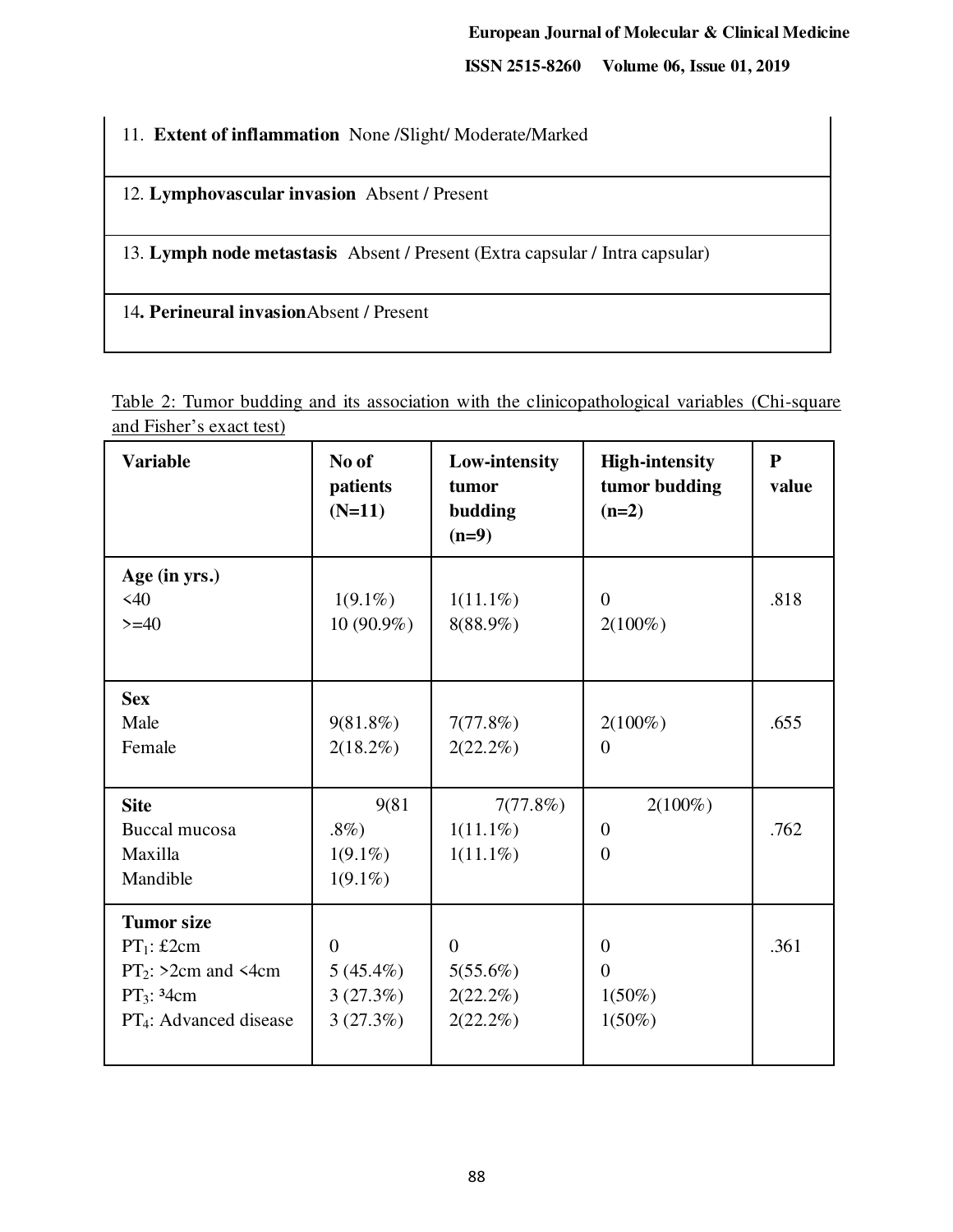**ISSN 2515-8260 Volume 06, Issue 01, 2019**

| <b>Stage</b><br>1<br>$\mathbf{2}$<br>$\overline{3}$<br>$\overline{4}$                                                                                                                                                              | $\mathbf{0}$<br>$\overline{0}$<br>5(45.5%)<br>6(54.5%) | $\overline{0}$<br>$\overline{0}$<br>5(55.6%)<br>$4(44.4\%)$ | $\boldsymbol{0}$<br>$\overline{0}$<br>$\overline{0}$<br>$2(100\%)$ | .154           |
|------------------------------------------------------------------------------------------------------------------------------------------------------------------------------------------------------------------------------------|--------------------------------------------------------|-------------------------------------------------------------|--------------------------------------------------------------------|----------------|
| <b>Habits</b><br>N <sub>o</sub><br>Yes                                                                                                                                                                                             | $10(90.9\%)$<br>$1(9.1\%)$                             | $1(11.1\%)$<br>8(88.9%)                                     | $\overline{0}$<br>$2(100\%)$                                       | .621           |
| <b>Depth of Invasion</b><br>1. Early Carcinoma<br>2. Invasion involving<br>lamina propria<br>3. Extensive and deep<br>invasion                                                                                                     | $\overline{0}$<br>$\overline{0}$<br>$11(100\%)$        | $\overline{0}$<br>$\overline{0}$<br>$9(100\%)$              | $\overline{0}$<br>$\overline{0}$<br>$2(100\%)$                     | $\overline{0}$ |
| <b>Histological grading</b><br>1. Well<br>differentiated<br>FIERE<br>ISERI<br>Moderately<br>2.<br>differentiated<br>3.<br>Poorly<br>differentiated<br>n<br>Sep                                                                     | 6(54)<br>.5%)<br>5(45.5%)<br>$\boldsymbol{0}$          | $5(55.6\%)$<br>$4(44.4\%)$<br>$\boldsymbol{0}$              | $1(50\%)$<br>$1(50\%)$<br>$\boldsymbol{0}$                         | .727           |
| Type of invasive<br>front 1: Pushing<br>well-delineated<br>$b$ orders $\left[\frac{1}{5E} \right]$<br>2: Infiltrative solid<br>cords/bands/strands<br>3: Small groups or<br>cords of infiltrative<br>cells (nests) $s_{\text{EP}}$ | $4(36.4\%)$<br>$\overline{0}$<br>$7(63.6\%)$           | $4(44.4\%)$<br>$\overline{0}$<br>5(55.6%)                   | $\boldsymbol{0}$<br>$\overline{0}$<br>$2(100\%)$                   | .382           |